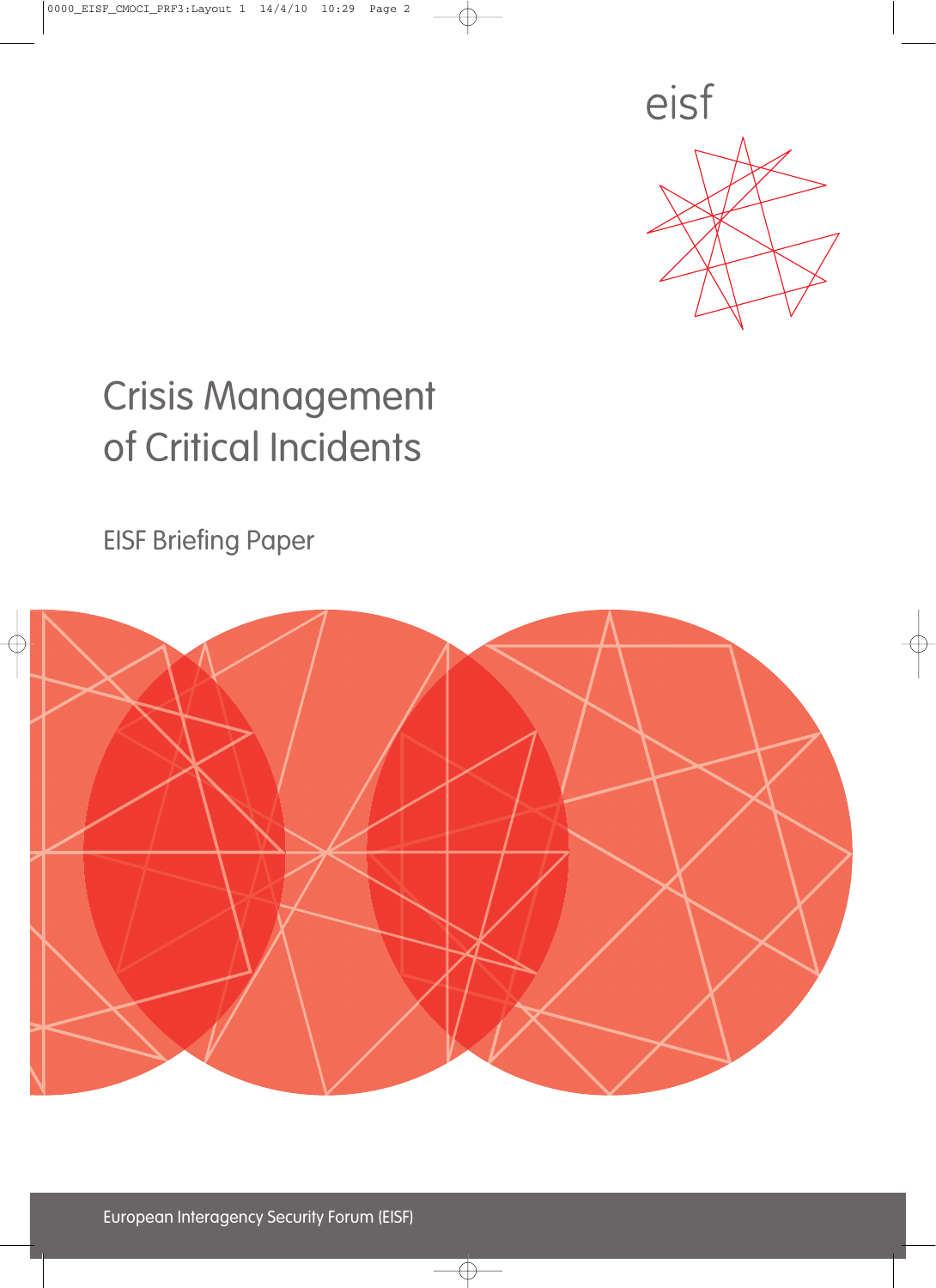

#### **European Interagency Security Forum**

The European Interagency Security Forum is an independent platform for Security Focal Points from European humanitarian agencies operating overseas. EISF members are committed to improving the safety and security of relief operations and staff, in a way that allows greater access to and impact for crisis-affected populations.

The Forum was created to establish a more prominent role for security management in international humanitarian operations. It provides a space for NGOs to collectively improve security management practice, and facilitates exchange between members and other bodies such as the UN, institutional donors, research institutions, training providers and a broad range of international NGOs.

EISF fosters dialogue, coordination, and documentation of current security management practice. EISF is an independent entity currently funded by DFID and hosted by Save the Children UK.

#### **Acknowledgements**

This Briefing Paper is authored by Pete Buth, and edited by the EISF Secretariat.

EISF would like to thank the following, who contributed to this paper either through interviews or the peer review process: Jim Arbogast (Médecins du Monde), Shaun Bickley (independent consultant), Jane Gibreel and Michael O'Neill (Save the Children Alliance), and Wouter Kok (independent consultant).

While all provided significant input and feedback, any errors remaining are EISF's alone.

#### **Disclaimer**

This document has been prepared by Pete Buth, an independent consultant (the "author"), and has been distributed by the European Interagency Security Forum ("EISF"). EISF is a member-led grouping and has no separate legal status under the laws of England and Wales or any other jurisdiction. References to EISF in this disclaimer shall mean the member agencies, observer agencies and Secretariat of EISF.

While both EISF and the author of this document endeavour to ensure that the information in this document is correct, they do not warrant its accuracy and completeness. The information in this document is provided "as is", without any conditions, warranties or other terms of any kind, and reliance upon any material or other information contained in this document shall be entirely at your own risk. Accordingly, to the maximum extent permitted by applicable law, EISF and the author exclude all representations, warranties, conditions and other terms which, but for this legal notice, might have effect in relation to the information in this document. EISF and/or the author shall not be liable for any kind of loss or damage whatsoever to you or a third party arising from reliance on the information contained in this document.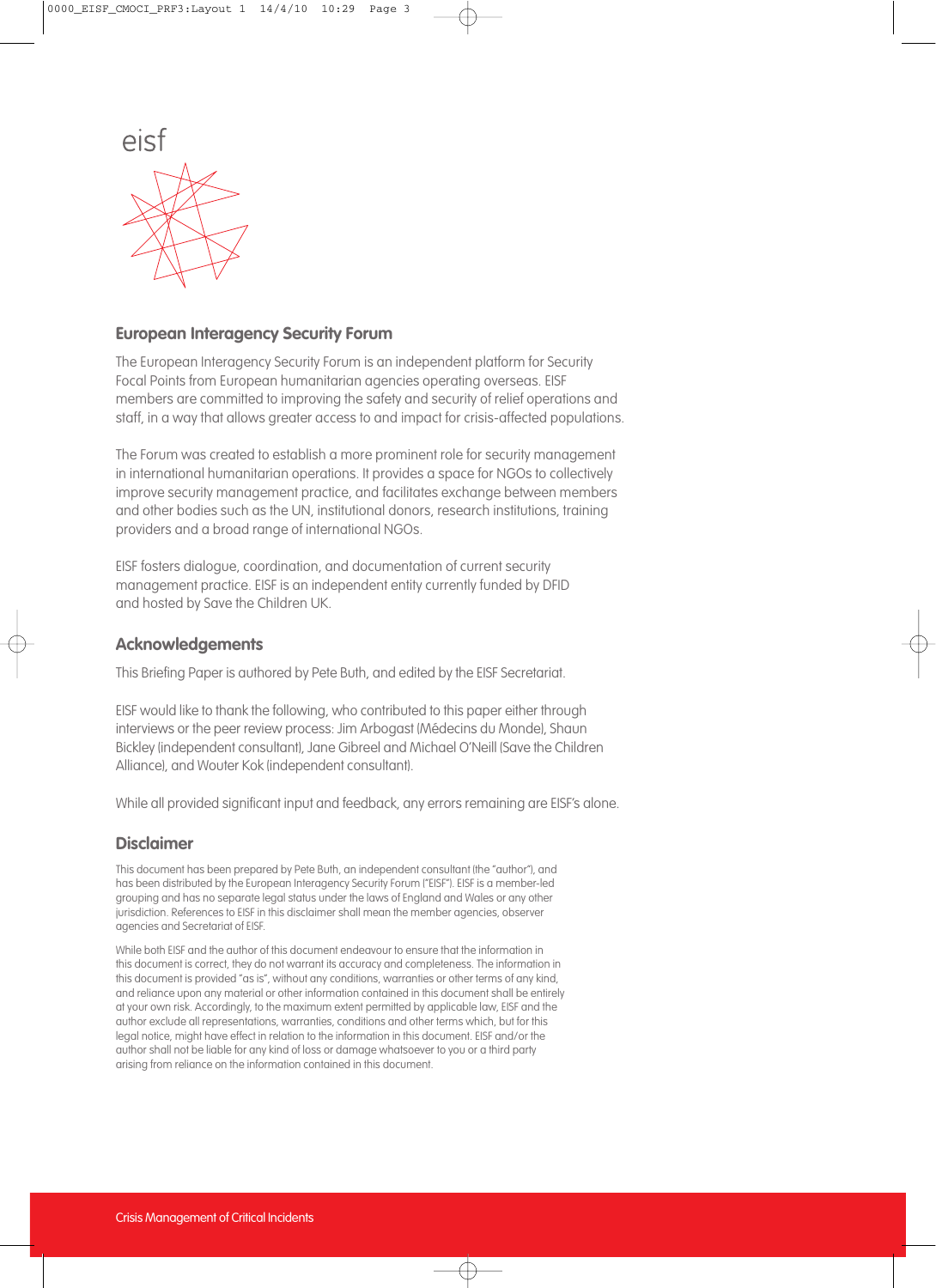### **Contents**

|                         | <b>Foreword</b>                             | 02 |
|-------------------------|---------------------------------------------|----|
| 1                       | <b>Introduction</b>                         | 03 |
| $\overline{\mathbf{2}}$ | <b>Definitions</b>                          | 04 |
| 3                       | <b>Rationale and Objectives</b>             | 05 |
| 4                       | <b>Crisis Management Planning</b>           | 06 |
| 4.1                     | Organisational Responsibility               | 06 |
| 4.2                     | Crisis Management Plan                      | 06 |
| 4.2.1                   | Key Pillars of Crisis Response              | 07 |
| 4.2.1.1                 | <b>Communications and Reporting</b>         | 07 |
| 4.2.1.2                 | Crisis Management Team (CMT)                | 07 |
| 4.2.1.3                 | Incident Management Team (IMT)              | 09 |
| 5                       | <b>Crisis Management</b>                    | 10 |
| 5.1                     | <b>Operational Response</b>                 | 10 |
| 5.2                     | Human Resources Management                  | 11 |
| 5.2.1                   | Administration                              | 11 |
| 5.2.2                   | <b>Family Support</b>                       | 11 |
| 5.2.3                   | <b>Staff Support</b>                        | 12 |
| 5.3                     | Media Management                            | 12 |
| 5.4                     | Information Sharing with Other Stakeholders | 12 |
| 6                       | <b>Post-Crisis Follow-Up</b>                | 13 |
|                         | <b>Annex</b>                                | 14 |
|                         | Checklist                                   | 14 |
|                         | Decision-Making Flowchart                   | 15 |
|                         | Sample Format: 1st Critical Incident Report | 16 |
|                         | Sample Format: Logbook                      | 17 |
|                         |                                             |    |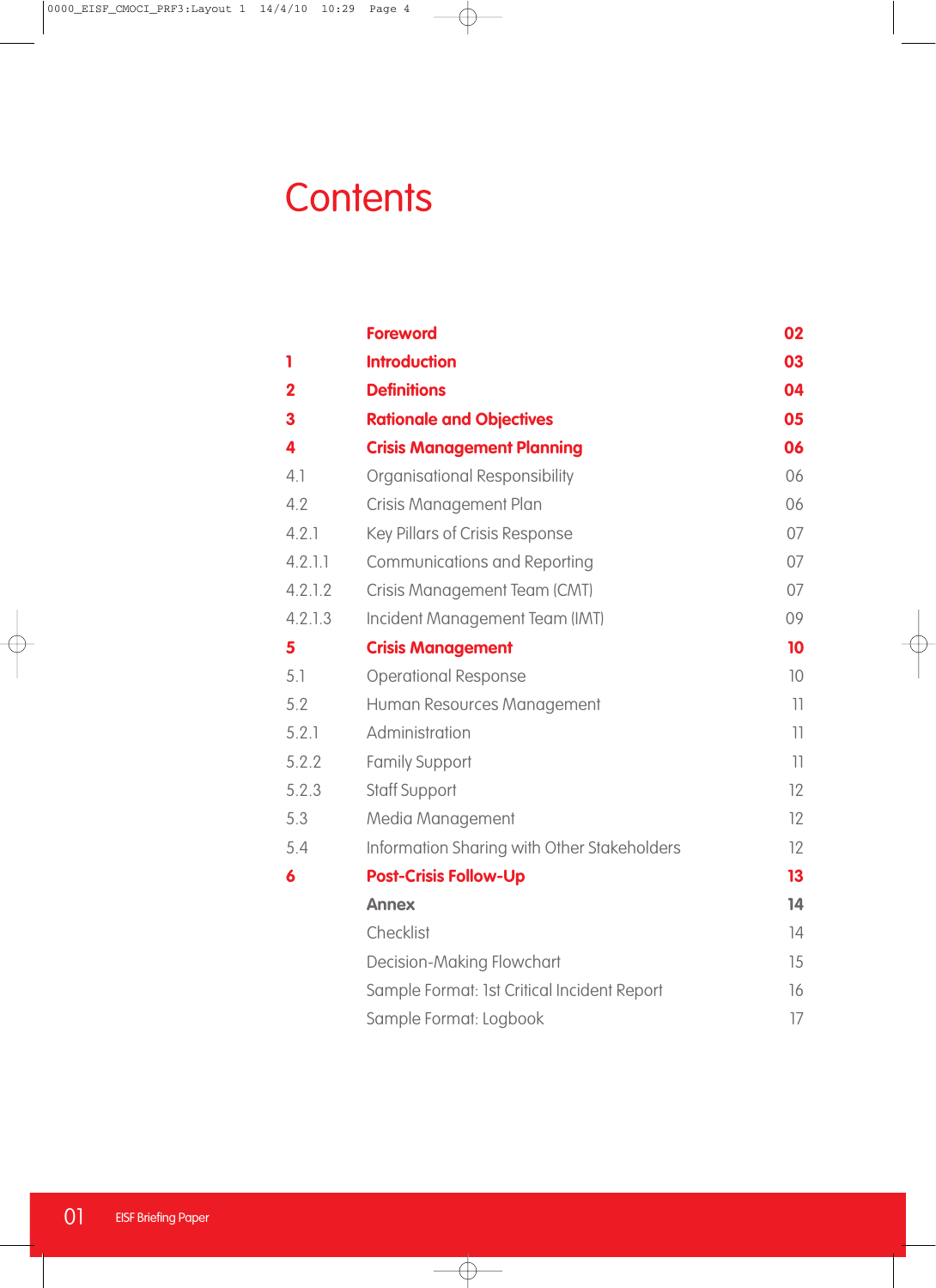### Foreword

The two EISF Briefing Papers entitled Crisis Management of Critical Incidents (April 2010) and Abduction Management (May 2010) should serve as reference documents for reflection on how to improve the prevention and management of critical incidents within the humanitarian sector. They benefit from the knowledge and experience of a wide range of organisations, experts and victims.

The papers are intended for those responsible for and involved in the management of critical incident and crisis management mechanisms within humanitarian agencies. However, all organisations deploying and contracting employees in environments where the infrastructure to deal with critical incidents is limited or unreliable, should find them valuable.

Prevention is key. By establishing robust crisis management mechanisms you can optimise preparation and reduce the risk of an incident occurring, or diminish its impact.

Crisis management is both an art and a science. Best practice is constantly evolving in response to the changing humanitarian environment. We would therefore be grateful to receive your comments and feedback, to ensure the Briefings are kept up-to-date and improved on where we can.

Every success,

**Oliver Behn** Executive Coordinator

**eisf-coordinator@eisf.eu**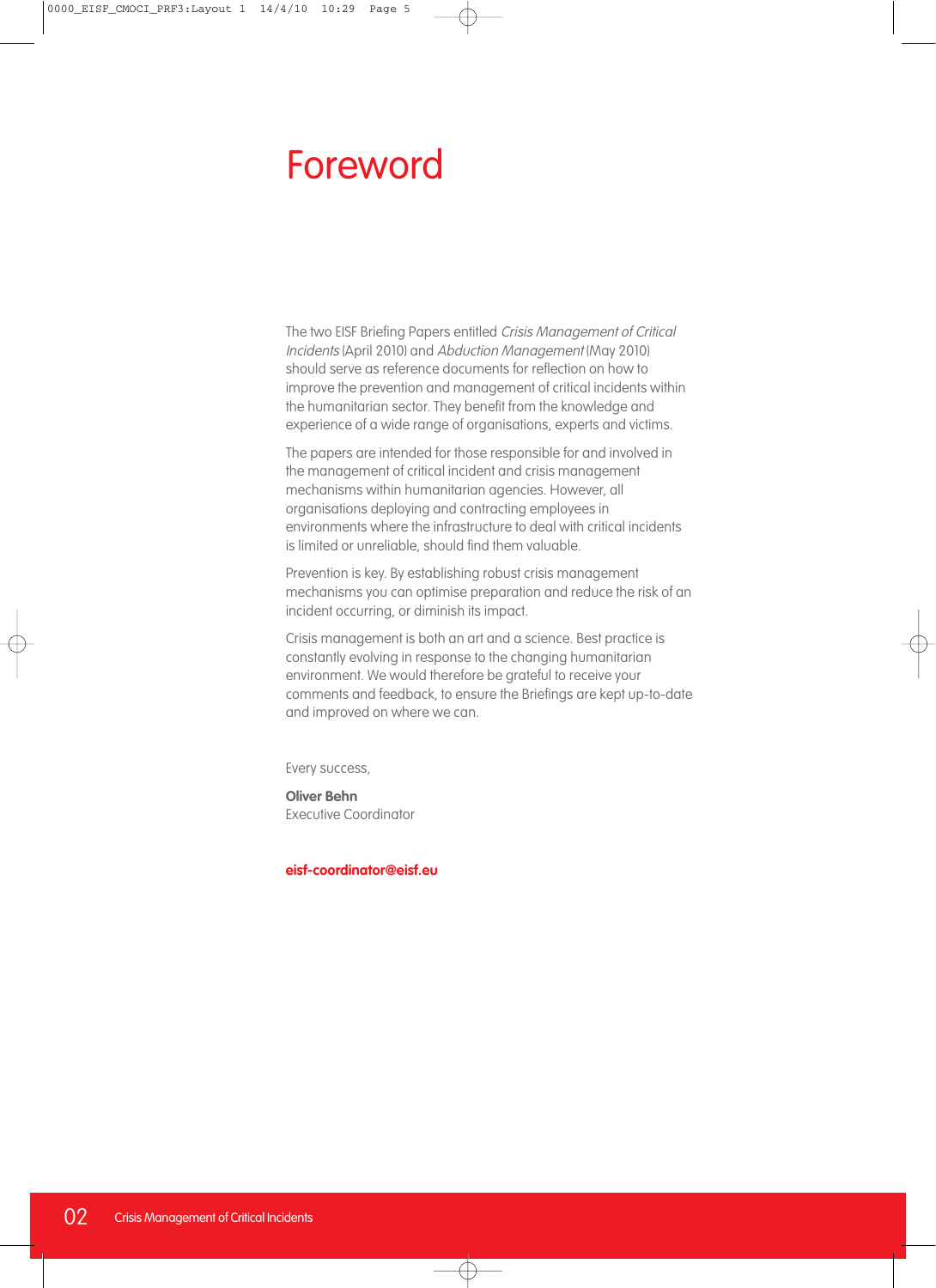

### **Introduction**

Safety and security incidents are a daily reality for aid and development workers. By default, deployment of staff to remote and often insecure areas lacking basic infrastructure, implies acceptance by humanitarian organisations that incidents may occur. Instances in which staff are threatened or experience serious harm are commonly referred to as critical incidents. A small percentage of critical incidents may become crises: those requiring an immediate, dedicated organisational response beyond the scope of in-country contingency planning and management structures.

Such crisis situations fortunately remain rare, yet instances are rising, particularly in an expanding group of contexts including Afghanistan, Pakistan, Sudan and Somalia, among others. <sup>1</sup> Establishing and maintaining capacity to adequately respond to incidents is thus increasingly a priority for aid organisations.

This EISF Briefing Paper focuses on preparation for **responses to critical incidents constituting crises**. As is the case for all risk management mechanisms, a onesize-fits-all template for incident response does not exist: crisis plans must be tailored to organisational structures and capacities. The purpose of this document is thus not to prescribe a blueprint for crisis planning, but to emphasise the importance of robust crisis response capacity as part of a comprehensive security risk management system. The essential facets and mechanisms required in designing such a plan are also outlined here.

Abduction is by far the most complex type of critical incident an agency may be confronted with. Whilst the essential pillars of effective crisis response apply to abduction management, its complexities require a more specialised response and thus warrant specific consideration and preparation within an overall crisis response plan (training, expertise, protocols, etc.). Characteristics of abduction incidents and tenets of abduction management are addressed in a separate EISF Briefing Paper on Abduction Management.<sup>2</sup>

**The contents of this document are intended to serve as general guidelines only. They are not prescriptive, nor do they set any standard or norm required for the successful resolution of crisis situations.**

**1** Abby Stoddard, Adele Harmer and Victoria DiDomenico, 2009. Providing aid in insecure environments: 2009 Update. HPG Policy Brief 34 (April).

**2** To be published in May 2010.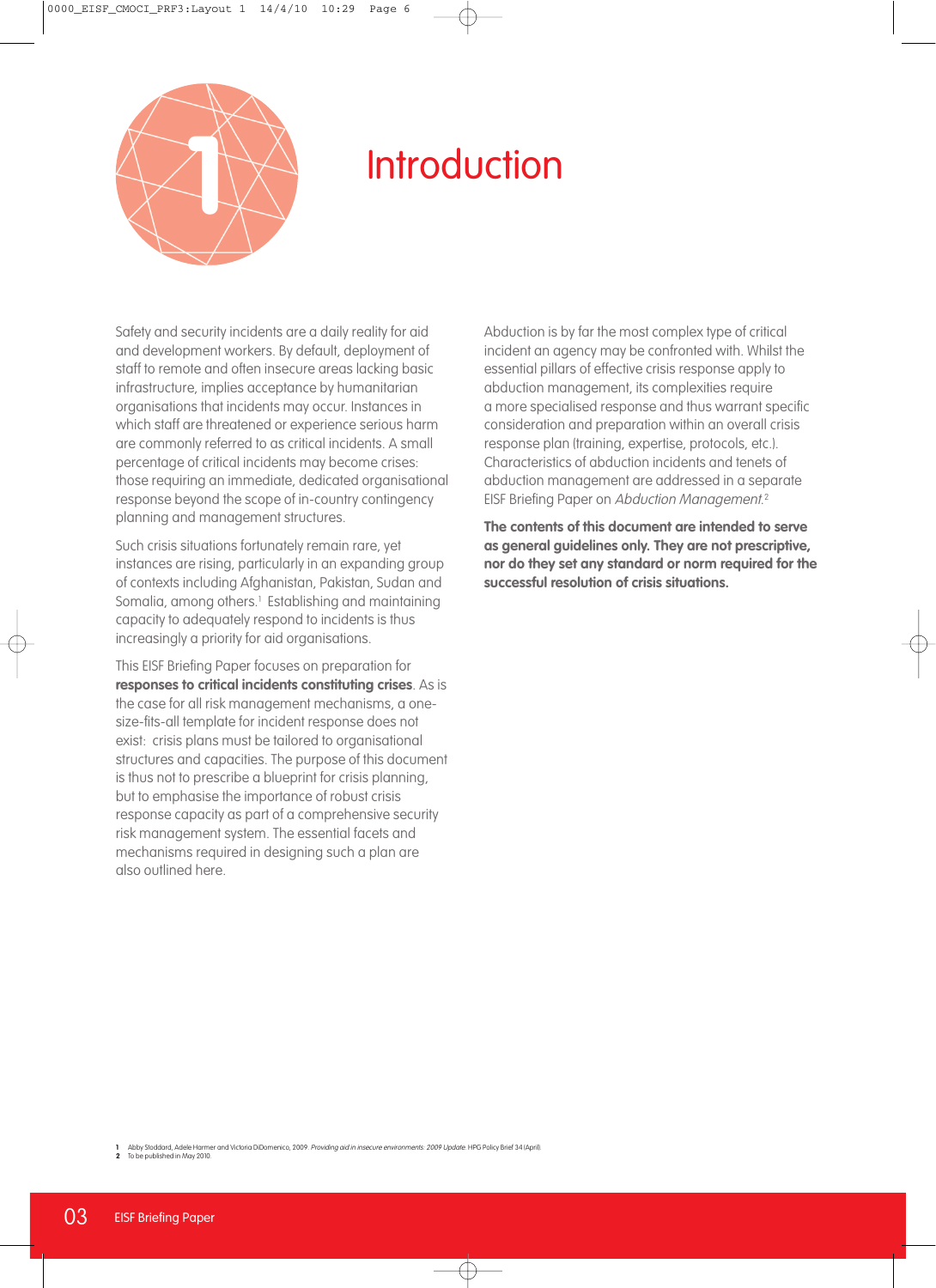

### Definitions **2**

A standard lexicon for incidents requiring a specific organisational response, the management of this response, and appropriate plans and protocols, has not been agreed amongst humanitarian NGOs. Irrespective of the varied terminology in use across the sector, such a vocabulary should be well defined and consistently applied throughout an individual organisation's crisis response documentation and management.

Definitions of the terms used in this Briefing Paper are as follows:

A **crisis** is an event that significantly disrupts normal operations, has caused or is likely to cause severe distress or have severe consequences for individual staff or organisations, and requires out of ordinary measures to restore order and normality, thus demanding immediate action from senior management. Crises can come in various forms, and include events threatening an organisation's reputation, image, programmes, assets, financial stability or the safety and security of its staff. In this last case, a crisis may be precipitated by a critical incident.

A **critical incident (CI)** is an event or series of events that seriously threatens the welfare of personnel, potentially resulting in death, life-threatening injury or illness. Most critical incidents – although they may have potentially severe impacts on individual staff and programmes – do not have wider implications for the organisation as a whole and are thus managed by regular management structures, with additional support from headquarters if required.

**A critical incident or series of such incidents becomes a crisis when its nature, severity or broader consequences for an organisation warrant a response beyond the capacity of routine programme management mechanisms, i.e. requiring leadership and coordination from senior management level.**

Critical incidents frequently constituting crises include but are not limited to:<sup>3</sup>

- Abduction, kidnap or hostage-taking
- Murder or death in suspicious circumstances
- Incidents causing multiple casualties and requiring urgent response (medical, operational, psycho-social)
- Arrest or detention
- Other security situations or events causing a high degree of threat to staff
- Complicated or large-scale evacuation, or medical evacuation ("medevac")

When such incidents occur, special structures and policies may be activated to supplement regular management capacities.

A **Crisis Management Team (CMT)** manages a crisis situation at headquarter (or regional) level. A CMT is activated when a critical incident or any other situation is determined to be a crisis by senior management. The composition and role of a CMT differs according to the type of crisis.

An **Incident Management Team (IMT)** manages a critical incident at country level. In the case of a critical incident constituting a crisis this will occur under the direction of the CMT. IMTs may also be formed in cases of incidents not constituting crises, where they will operate under regular management structures.

A **Crisis Management Plan** describes mechanisms, responsibilities and protocols to be activated by an organisation in the event of a crisis.

This Briefing Paper focuses upon the management of crises precipitated by critical incidents. Crises can be caused by other events – for instance, an NGO may experience a financial crisis due to its major donor countries suffering economic recessions – but these are beyond the scope of this paper.

<sup>3</sup> Note that the types of incident listed here do not automatically constitute crises. For example, the abduction of a national staff member may be managed within the regular management line (with additional support from he for the organisation are minimal.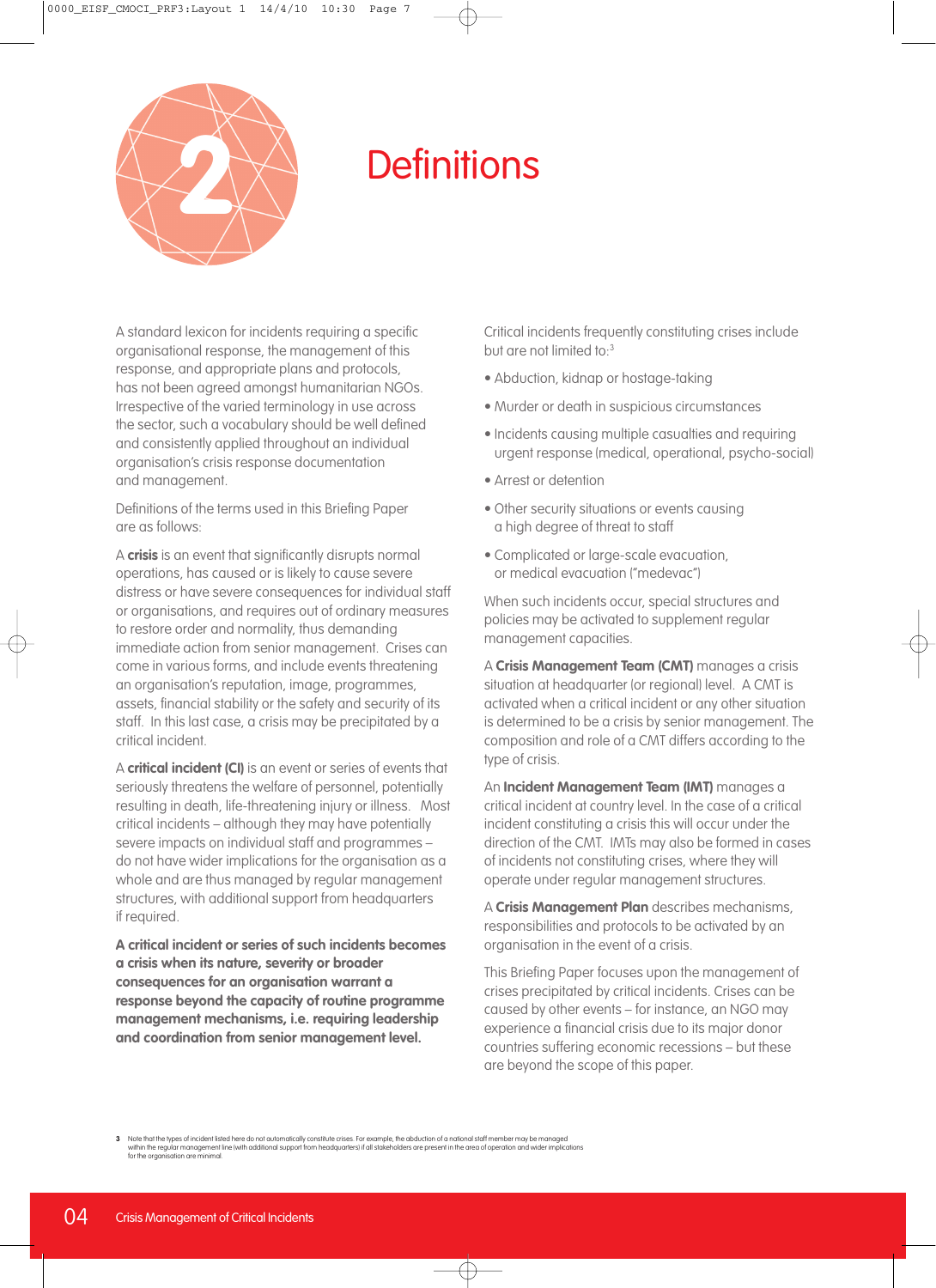

## Rationale and Objectives **3**

The objective of crisis preparedness is to mitigate the impact of an incident. Since the quality of crisis response has potentially significant influence over an incident's outcome, it should be regarded as fundamental to the humanitarian risk management system. Strong capacity for crisis response and preparedness is necessary in order to:

#### **1. Prevent (further) harm and ensure the health and/or safety of victim(s) and other staff affected by the crisis.**

The first hours following (the onset of) a crisis are often the most crucial, rendering instant reporting, a clear division of roles and responsibilities, and fast decision-making an absolute necessity. <sup>4</sup> This requires **comprehensive preparedness**: protocols and flowcharts in place, and relevant staff trained and available.

#### **2. Assure families of victims and agency staff of a responsible and effective response.**

Obtaining and maintaining the confidence of families of victims is important in terms of establishing good relations and making sure all stakeholders are "on board" during and after the incident. This naturally also applies to agency staff.

#### **3. Ensure continued organisational management and output during the crisis.**

Crisis management, especially for enduring incidents (for example, abductions), is resource-intensive. Crisis planning and preparedness will mitigate the risk of unnecessary distraction of senior management, thus contributing to the ability of agencies to continue functioning.

#### **4. Ensure programme continuity.**

In addition to mitigating the impact of a crisis on organisational management, good crisis preparedness contributes to the ability of agencies to continue programme activities during a crisis and/or re-start operations in its aftermath.

#### **5. Fulfill organisational responsibilities and reduce the risk of litigation/liability claims.**

Contractual obligations and related litigation risks vary by country, since they are subject to national legislation. Agencies must ensure that they are fully aware of relevant legal labour frameworks, including those for national staff in each country of operation.

#### **6. Safeguard organisational image and reputation.**

Inadequate crisis response, or perceived mishandling of a crisis (in the eyes of media and/or family), can negatively affect organisational image, with myriad consequences in countries of operation and at the international level (fundraising, recruitment, etc.). Again, a strong and professional crisis response will help to mitigate this risk.

A **caveat**: safeguarding organisational reputation, while an important consideration, should never take precedence over the safety and well-being of staff, which remains the primary objective of crisis management within humanitarian agencies.

**4** For example, in urgent medical emergencies, or when the security situation requires immediate evacuation of staff.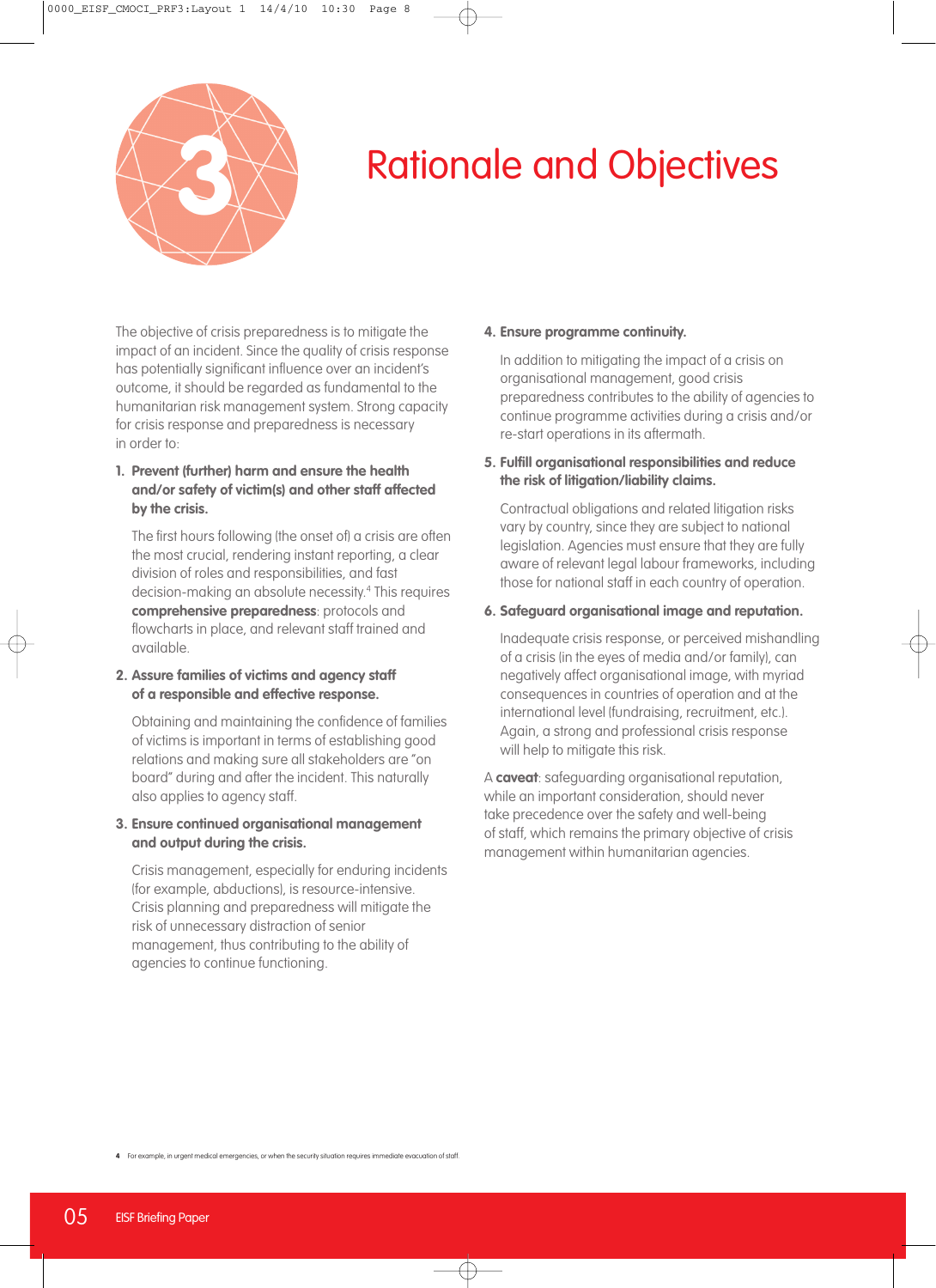

# Crisis Management **4** Planning

As explained in Section 2, not all critical incidents require a formal crisis response. At country level, critical incident preparedness is part of the Country Security Management Plan. <sup>5</sup> At headquarter level – which will be activated when a critical incident is determined to constitute a crisis – critical incident response planning forms part of the organisational Crisis Management Plan. This section outlines the dimensions of such crisis management planning.

#### **4.1 Organisational Responsibility**

Agencies must determine the level of responsibility they are prepared to accept for all categories of staff: contracted staff, seconded staff, volunteers, consultants, staff of partner organisations, national and international staff.

First and foremost, organisational responsibility with regard to crisis response is determined by the relevant contractual and labour law frameworks, which outline legal responsibilities carried by the employer. These vary by country. In addition, agencies should be explicit about whether and to what extent they will accept security responsibility (including crisis response) for individuals for whom they have no legal responsibility but may have a moral duty. <sup>6</sup> Lastly, agencies should ensure that these responsibilities are communicated to relevant staff and partners, to curb unrealistic expectations and potential liability issues. This can be achieved by including discussion of crisis response in pre-deployment briefings, security workshops in the field, contracts, and other relevant formal agreements (for example, a Memorandum of Understanding with partners).

#### Insurance

Adequate insurance policies (health, medevac, life, disability, etc.) are a key component of critical incident response preparedness. The main purpose of such policies is to:

- Fulfill legal and contractual obligations carried by the employer
- Manage organisational financial risk
- Provide clarity for victims, families and managers during crisis response<sup>7</sup>

#### **4.2 Crisis Management Plan**

The purpose of crisis response preparedness is to create and maintain organisational ability to adequately respond to and manage a crisis. Whilst every incident is unique and will require a tailored response, it is paramount that essential capacities are in place before an incident occurs, to enable an agency to adequately manage the situation in real-time.

These capacities are stipulated in Crisis Management Plans, which specify:

- Definitions of various types of crisis
- Decision-making structures for activating (and terminating) formal crisis response mechanisms, illustrated by flowcharts for communication and decision-making
- Roles and responsibilities of the key actors (senior management, CMT, IMT)
- Protocols and formats (medevac protocol, abduction protocol, attainability protocol, incident reporting format, logbook format, checklists, etc.)

<sup>5</sup> Critical incident response planning and management at country level fall outside the scope of this Briefing Paper.<br>6 For example, if an INGO considers an area too insecure for its own staff and hence chooses to fund/supp

**<sup>7</sup>** For instance, to avoid discussions about the costs of a charter plane delaying an urgent medical evacuation.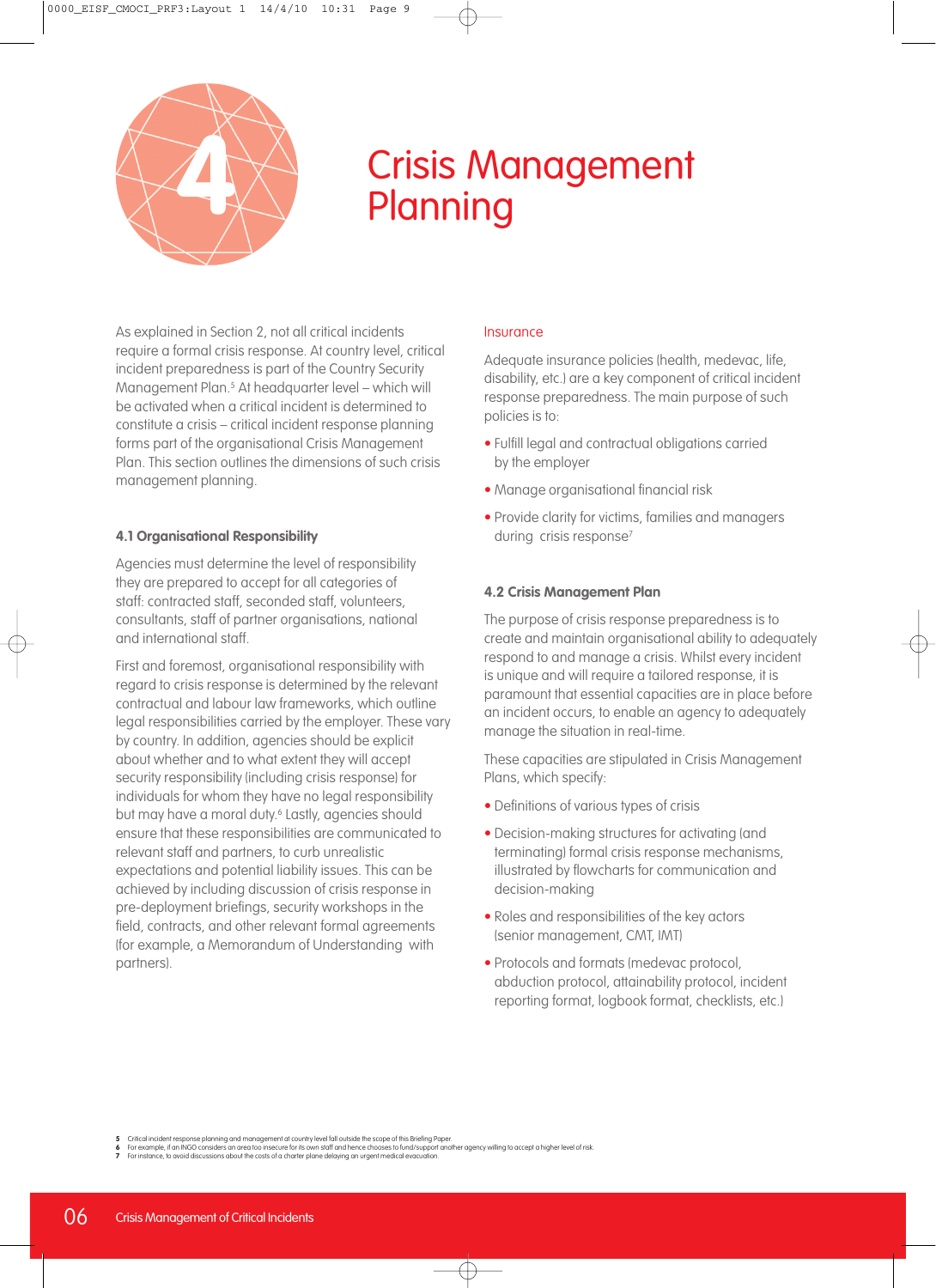As Crisis management plans are (hopefully) rarely used, particular attention should be paid to enforcing maintenance of the plans, and interactive testing at frequent intervals. This would normally include:

- Regular training (including simulation exercises) for relevant staff on their roles and responsibilities. **Practising crisis response at regular intervals is strongly recommended** in order to familiarise CMT members with crisis plans, enhance CMT team dynamics, allow disagreements amongst team members to surface within a safe environment 8 , and identify weaknesses in crisis plans.
- Reviews carried out after each crisis (i.e. internal lessons-learnt workshops, or external evaluations)
- Regular updates of protocols, flowcharts, checklists and phone numbers as required (see **Annex** for more details)

#### **4.2.1 Key Pillars of Crisis Response**

For appropriate response to and management of a crisis, it is essential that a number of key facets are in place and managed professionally:

- Communications and Reporting
- Crisis Management Team (CMT)
	- Management of the crisis and relevant operations as required
	- HR and family support
	- Media management
- Post-Incident Follow-Up

#### **4.2.1.1 Communications and Reporting**

Time is of the essence in crisis response. Since timely and appropriate decision-making and reaction often impact on the development or outcome of a crisis, it is essential that reliable means of communication (hardware) are in place. Robust communications protocols, including a "24/7 HQ On-Call Protocol", are also key to ensuring that the occurrence of an incident is communicated to relevant managers without delay.

The quality of information shared is as significant as the speed of information flows. In the wake of an incident, information may be sketchy, and facts may mingle with unconfirmed information or speculation. Incident reporting formats aid the collection and reporting of information in a systematic fashion. Detailed recordkeeping, to allow thorough analysis during and after the incident, is also essential (see **Annex**).

#### **4.2.1.2 Crisis Management Team (CMT)**

CMTs form the core of Crisis Management Plans. A CMT is automatically activated when a critical incident is classified as a crisis by senior management (see Section 2). CMTs are exclusively dedicated to the successful resolution of crises, and usually operate outside of regular management structures: the Head of a CMT reports directly to senior organisational management<sup>9</sup>; CMT members report to the Head of a CMT rather than their regular line managers.

The composition and functioning of a CMT should be defined by the following key characteristics:

- As small as possible yet including as many areas of expertise as is necessary to allow for fast decisionmaking and information flows, and efficient information management
- Diverse expertise, namely: Operations (context and incident management), HR (including psychosocial support), and Communications/Media. Input from other disciplines should be sought as required, although these are not normally permanent CMT members
- Ability to implement decisions; a problem-solving, "can-do" attitude
- All members are able to fulfil their respective roles and responsibilities (experienced, fully-trained and available<sup>10</sup>), which are clearly delineated

- 
- **10** Availability refers to being present at headquarters as required, including after office hours and at short notice.

<sup>8</sup> Disagreements may result from confusion or disagreement about the decision-making process within the CMT, the level of information to be shared within the<br>Team or the wider organisation, or from personal rivalries.<br>9 CEO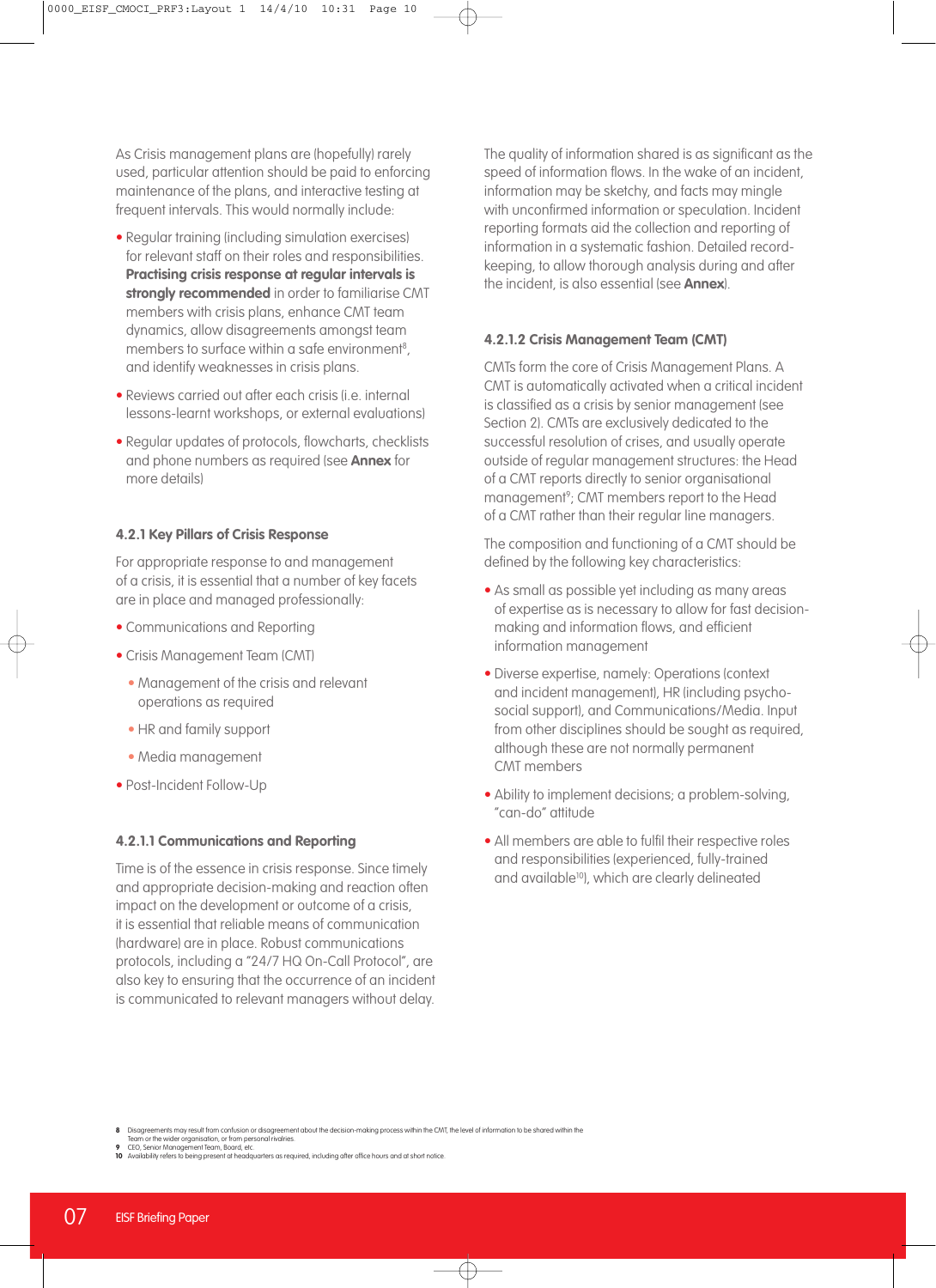#### **Responsibilities**

The scope of CMT responsibility should be clearly defined in Crisis Management Plans. Agencies should determine the extent of CMT authority in accordance with their respective management structures and philosophies. It is, however, strongly advised that capacity for fast decision-making is in no way compromised. Since managing a crisis may conflict with operational objectives and activities in a context/country, CMTs should also be given authority over regular in-country management structures.<sup>11</sup>

Key responsibilities of CMTs include:

- Operational decision-making concerning the crisis and the affected mission
- Defining and implementing a crisis response strategy in consultation with senior organisational management
- Authority to ensure implementation of defined strategy, including staffing and directing the IMT
- Defining and implementing a media strategy
- Managing family support and liaison
- Managing the internal information policy
- Consulting with all relevant internal and external stakeholders
- Managing crisis information (collation, analysis, distribution, storage)
- Defining the moment that the crisis ends, dismantling the CMT, and handing-over to regular management structures (in consultation with senior organisational management)

#### **Composition**

CMT members are pre-identified based on their disciplines and competencies, and should receive relevant crisis management training. Every CMT member should have at least one shadow/replacement to ensure presence at headquarters when the primary CMT member is unavailable due to leave, illness, field visits, etc. Replacements are also crucial for operating rotation systems during long-term crises such as kidnaps. Replacements must also be pre-identified for the regular roles of CMT members, to guarantee continued functionality of the organisation during a crisis.

The composition of a CMT may vary depending on the type of crisis, but should always include:

- **CMT leader**: In charge of crisis management and accountable to senior management
- **Human Resources**: HR issues, family liaison and support
- **Media and Communications**: Implementation of media strategy
- **Assistant**: Minute taking, logbook keeping and other tasks

Depending on the type of crisis, input and expertise may be sought from:

- Head of operations in the country concerned
- Context specialists
- Security specialists
- Medical specialists
- Legal specialists
- Logistics specialists
- IT specialists

#### Location

For many organisations, the most obvious and suitable location for a CMT is the head office. However, agencies with a decentralised structure may choose to establish CMTs in regional offices, or alternatively to include regional staff in a head office-based CMT by virtual means. Decisions about where to create CMT capacity will be based on the following criteria:

- Regular working locations of CMT staff
- Length of communication lines (between head office and the field)
- Proximity to senior management and other key stakeholders (family, media, national governments) for communication and coordination purposes
- Infrastructure (office space, reliability of means of communication)
- Time difference between the CMT and the incident location

**11** For example, when incidents involving the detention of staff require strong advocacy that could strain long-term relations with national governments.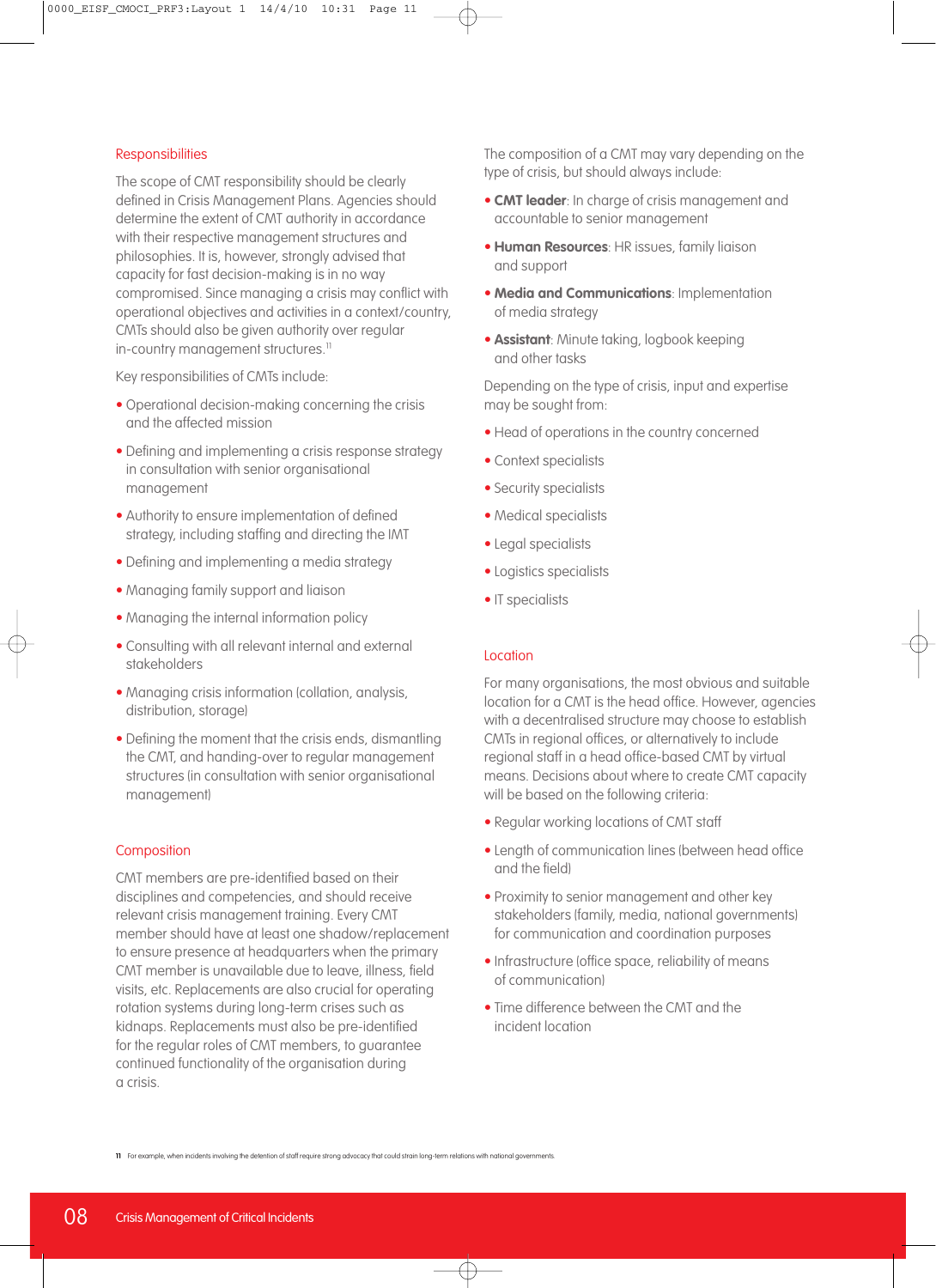#### **4.2.1.3 Incident Management Team (IMT)**

Composition of an IMT is case-specific, but members are usually drawn from existing coordination teams. Depending on the scale, severity and complexity of an incident, as well as management capacity at field level, CMTs may opt to deploy additional crisis management staff to support or coordinate. <sup>12</sup> The potential psychosocial impact exerted on team members by incidents should also be taken into account when assessing field incident management capacity.

Common tasks undertaken by an IMT include:

- (Temporary) suspension of activities
- (Medical) evacuation of staff and repatriation of deceased persons
- Liaison with local and national authorities, embassies, aid agencies, and other relevant actors
- Support to families of national staff victims
- Management of local media
- Support to affected project and mission staff (including psycho-social support)
- Immediate revision of risk analysis in light of the incident.

**12** For countries with long visa processes, agencies may consider ensuring that crisis support staff are always in possession of a valid visa, to allow for rapid deployment.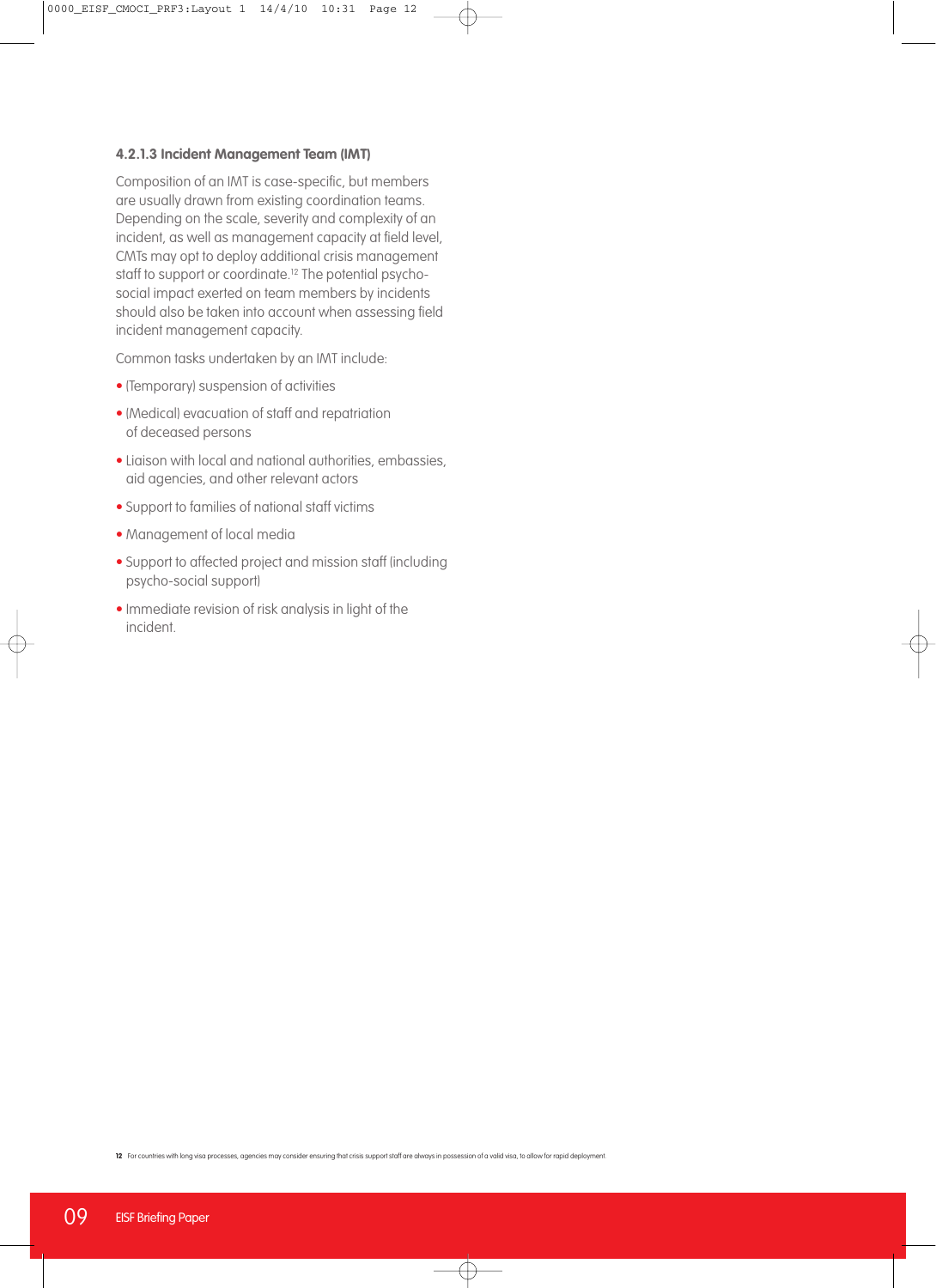

### Crisis Management **5**

Crisis response should be guided by a comprehensive set of flowcharts and protocols, which guarantee that the appropriate mechanisms are activated in a timely fashion. <sup>13</sup> The severity and type of incident will determine the shape of the response, specifically: whether the crisis management mechanism is to be activated, or alternatively the incident can be managed through regular line management structures; and which set of protocols are to be applied. These decisions must be taken immediately after an incident is reported.

#### **5.1. Operational Response**

Due to the nature of crises, their management usually requires a more centralised decision-making structure than regular operations. Thus, in accordance with the mandate issued by senior management, a CMT is responsible for directing operational response and strategy. The role of an IMT – whilst it will of course participate in decision-making due to its detailed knowledge of context, incident details and other practical issues – is therefore primarily an implementing one.

The type of incident – medical evacuation, abduction, repatriation of deceased persons, traumatic events, general crisis response – will dictate which protocol is to be applied. The CMT leader, who manages and coordinates the incident response, should ensure that decisions and directives are communicated in an unambiguous and timely fashion, and oversee the implementation of decisions as well as adherence to the relevant protocol(s). Taking control and responsibility, rationalising the incident, and providing a "structure" for the incident response, the CMT leader may also have a calming influence on the affected team in-country, enabling them to better fulfil their respective roles. Amongst the skills, abilities and traits associated with crisis management and leadership, are perspectivetaking and the promotion of a mindset of resilience within staff. 14

During the first hours after the onset of an incident, the focus is on preventing further harm for victims and other affected staff, obtaining and confirming essential facts, establishing internal information flows (phone numbers and frequency of contact), setting in motion procedures to inform next of kin and other relevant actors, carrying out a stakeholder analysis and, if warranted, agreeing on a media strategy.

The duration of a crisis may influence, but is not equal to, the length of the actual event. The event of an accident or violent robbery ends even before the incident is reported, but the impact may warrant a lengthy crisis management response, such as emergency medical assistance, psycho-social support, evacuation or repatriation. Detention/arrest and abduction are "live", ongoing events, the duration of which is unknown. Outcome scenarios should be contemplated from the beginning of an incident. As crisis response at field level is resource-intensive, it may be necessary to temporarily downscale or suspend other in-country activities to avoid over-stretching field management capacity, and ensure that a thorough review of the risk assessment is conducted before full programme activities are resumed.

Other actors may be part of, or leading, an operational crisis response, as is the case in large-scale evacuations organised by the UN, embassies or the military. This should not induce a passive, reactive approach: agencies should ensure that they retain an appropriate level of decision-making, influence and access to information. Thus, strong coordination and communication channels to relevant actors must be established immediately.

Decisions about when to formally declare an end to a crisis, dismantle a CMT and revert to normal management structures are dependent upon circumstances as well as the capacity of regular structures. For example, a CMT may retain responsibility for arranging a safe and comfortable return home for victims and staff involved, especially if media attention is anticipated and/or active media work planned.

**13** Separate protocols should be designed for medevac and abduction, as these incidents require very specific procedures.

See Lynn Perry Wooten and Erika Hayes James, 2008. Linking Crisis Management and Leadership Competencies: The Role of Human Resource Development. Advances in Developing Human Resources, 10 (3/June), pp.352-79.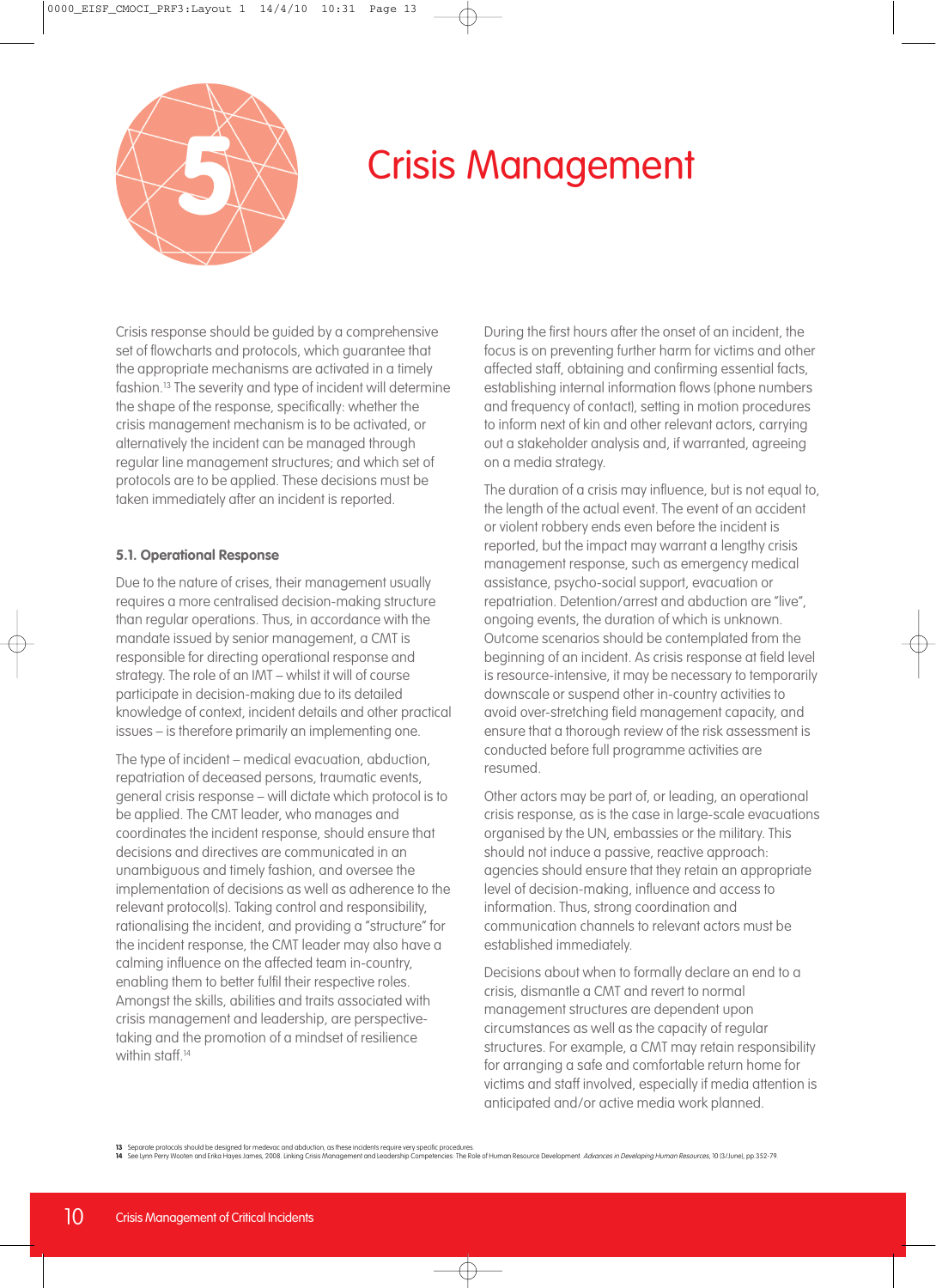#### **5.2. Human Resources Management**

Human Resources management responsibilities can be grouped into three categories:

- Administration
- Family support (liaison and psycho-social support)
- Staff support (psycho-social support for incident managers and other affected staff)

Each of the above categories plays an important role throughout the entirety of crisis management, and during the post-crisis follow-up.

#### **5.2.1. Administration**

Robust administrative support is required in crisis response and during the aftermath. As soon as a crisis is reported, administrators should retrieve files related to personnel, provide details of named emergency contact persons, and relevant details of victims (for example, passport details). Insurance and contract details should also be checked. Depending on the type of incident, administrators may also be required to liaise with insurance companies, support international (medical) evacuations or repatriation of deceased persons, and compile lists of (ex-)colleagues to be informed of the incident.

#### **5.2.2. Family Support**

How swiftly and through which means named contact persons of victims (most often, but not always, family members) should be informed, depends largely on the severity of the incident and whether it is likely to be reported in the media. <sup>15</sup> It may not be necessary to immediately communicate a late night incident that does not make news headlines, and does not result in severe physical harm to victims; less stress may be caused if contact persons are informed by victims themselves on the following morning.

If an incident causes significant harm to staff, a face-toface meeting will be the preferred method of communicating difficult news clearly and compassionately. However, the benefits of this must be weighed against the implications, i.e. potential delay due to geographical distance. A situation in which next of kin/contact persons hear bad news via the media first should be avoided in all cases. 16

With respect to delivering difficult news, the organisation itself is deemed the most appropriate messenger in many cases. However, social, cultural and personal circumstances may dictate that police, community elders, religious leaders and other authorities should be included in the process. Ideally, the bearer of bad news should be experienced in this or appropriately trained. If from the organisation itself, he/she should be a senior staff member.

Designated family liaison officers (FLOs) must be introduced to families as soon as possible. The type and frequency of contact between the FLOs and families will depend on the type of incident and the degree of uncertainty about the outcome, as well as personal preferences on the part of families.

Aspects to consider in family support include:

- Psycho-social support from the beginning of an incident
- Assistance in finding support for day-to-day practicalities (child care, shopping, etc.)
- Advice on information sharing (with media and other third parties)

Family attitudes and (re)actions are not static. Approaches may change during and after incidents as families experience changing emotions over time. The longer a crisis lasts, the greater the risk that an affected family will lose faith in an organisation's ability to adequately manage the crisis, and seek alternative options for resolution.

If an incident involves multiple victims, it is important to provide the same information to all families simultaneously, and to facilitate contact between families according to their wishes. Further, a good understanding of family dynamics and tensions should be built, so that any buffers to equitable informationsharing within the family unit are identified and, if necessary, multiple contacts (always sharing the same information) are made.

<sup>15</sup> In instances such as large-scale bombings and earthquakes that are rapidly reported in the media, it is wise to get in touch with named contact persons even if no member of staff has been affected. Reassuring family mem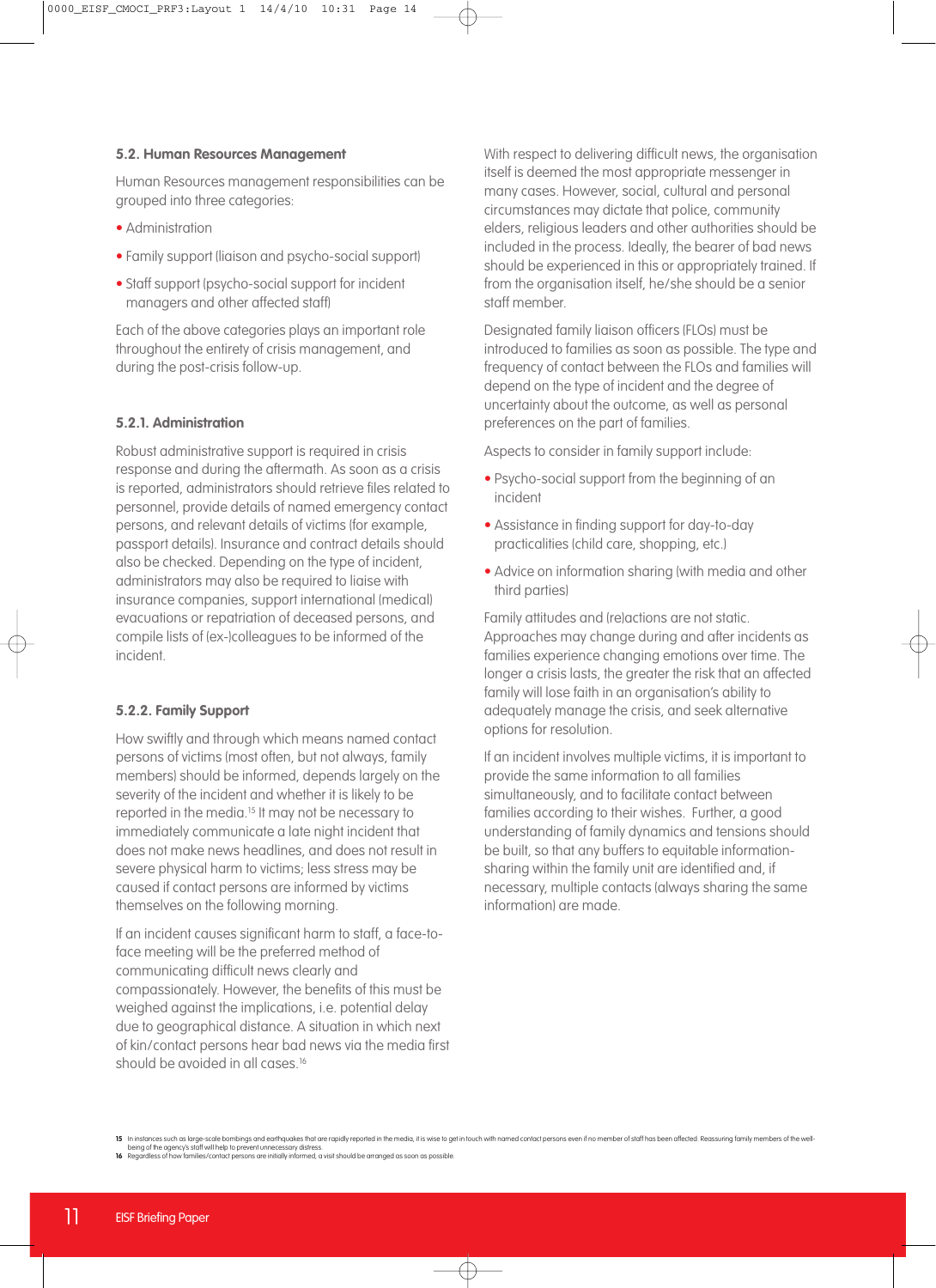#### **5.2.3. Staff Support**

Staff witnesses to an event, staff who are close to victims or who are otherwise affected by an incident, as well as members of IMTs, may require psycho-social support during or after the incident. Additionally CMTs should have access to professional psycho-social support structures offered by the organisation. If such structures do not exist internally the identification of external support should be a part of crisis preparedness planning.

#### **5.3. Media Management**

Media reporting can have a significant impact on how a crisis develops (particularly in abduction and detention cases), and therefore on (often enduring) perceptions of an agency. Hence, media management is a key priority in "high profile" crises that are likely to trigger media interest at national and/or international level.

A media strategy cannot be defined in isolation, since it must support the operational strategy of a CMT. In the majority of cases, a low-key approach will be adopted. The incident circumstances will determine whether, how fast, and which information about the incident will be accessible to the press. However, from a crisis management perspective it is generally advisable to keep the media at arm's length to contain the situation effectively, and to protect victims and their families. This can be achieved through reactive Q&A sessions, or brief press statements simply acknowledging that an incident has happened. Agencies are advised to develop a set of general "off the shelf" media lines as part of their crisis response planning. <sup>17</sup> If warranted by media interest and an agency's media strategy, designated spokespersons should be appointed to whom all media enquiries can be referred.

The following measures are sensible during most crises (regardless of the level of media interest):

- Instruct field staff not to speak to the media
- Contain "info-leakage" by briefing staff on what information they can and cannot share with friends, families and colleagues
- Monitor (national and international) media reporting on the incident
- Remain acutely aware of, and try to influence, relationships between the various stakeholders and the media

#### **5.4. Information Sharing with Other Stakeholders**

Aside from families and the media, meticulous management of the identification (and potentially the control) of information flows to other stakeholders is essential. There is an inherent tension between demands for updates made by stakeholders, and the general principle of "inform on a need to know-basis".

The timing of initial notification, identification of focal points, frequency of contact and level of detail of the information to be shared, must be carefully balanced in order to prevent unnecessary delays, unhelpful speculations and frustrations. Grouping stakeholders into concentric "information circles" can be a useful tool: those who require full knowledge will be at the centre of this diagram, with stakeholders requiring less and less information in circles in increasing distance from the centre, and those requiring the least information (for example, the press) at the circle's outer edge.

Common stakeholders include:

- Families and the media (see above)
- Staff in the affected mission
- Friends and ex-colleagues of victims
- Employees (senior management and support staff in the affected programme area)
- Senior organisational management
- Relevant local and national authorities
- Community leaders and beneficiaries
- Relevant embassies
- Other aid agencies
- Insurance companies
- Home governments of victims
- Institutional donors

**17** Proactive media strategies may be chosen when public pressure and advocacy are considered instrumental to the successful resolution of an incident.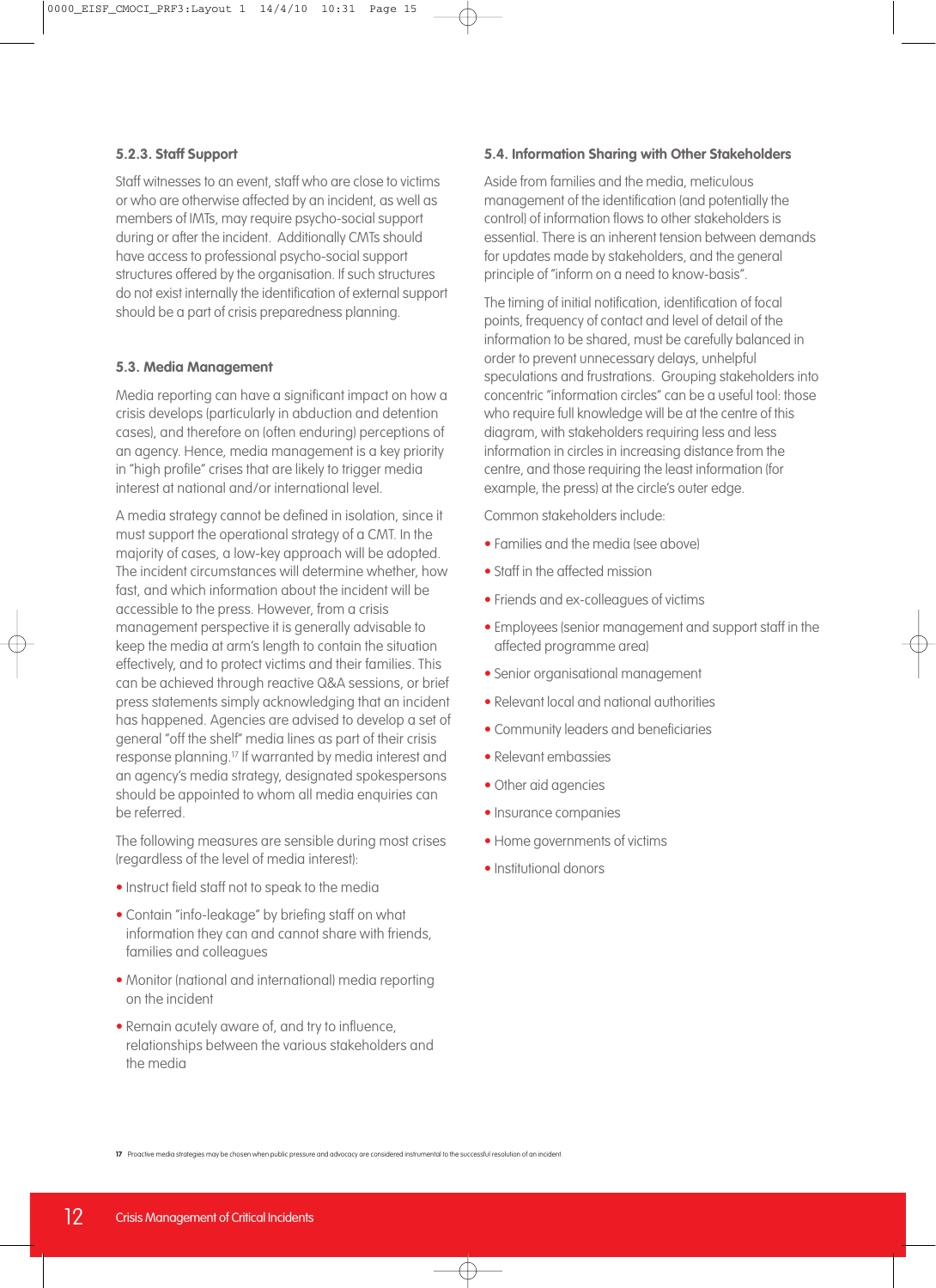

### Post-Crisis Follow-Up **6**

Although the extent is dependent on incident type, all crises require some degree of follow-up.

#### **Aftercare**

Agencies should ensure that victims, family members, colleagues who are witnesses to a critical incident, others who may be psychologically affected by the incident, and crisis managers, receive appropriate aftercare. This entails psycho-social and practical support (i.e. additional paid leave, or special considerations during the next deployment), and administrative follow-up (insurance, contractual issues). The appointment of a case manager may facilitate and streamline coordination of the aftercare process.

#### Debrief and Evaluation

A thorough operational debrief is necessary for crisis managers and incident victims. This facilitates proper analysis of the incident, and a review of quality in the crisis management, thus fostering good institutional memory. Debriefing should be well-documented, and lessons learnt should feed into a review of crisis response planning.

#### Information Management

Documents and electronic data related to the incident must be filed systematically and stored in a central location. All duplicates should be destroyed to avoid leakage and inconsistency at a later stage.

#### Operational Implications

Crises are likely to alter organisational risk profiles in the contexts in which they occur. Perceptions, organisational image, relations with key stakeholders, and potentially organisational risk thresholds in particular contexts, may have shifted. Thus, a review of the risk analysis may be necessary.

#### Follow-Up with External Stakeholders

It is vital that organisations make provisions for the extension of gratitude to all relevant actors for their efforts in helping to resolve incidents.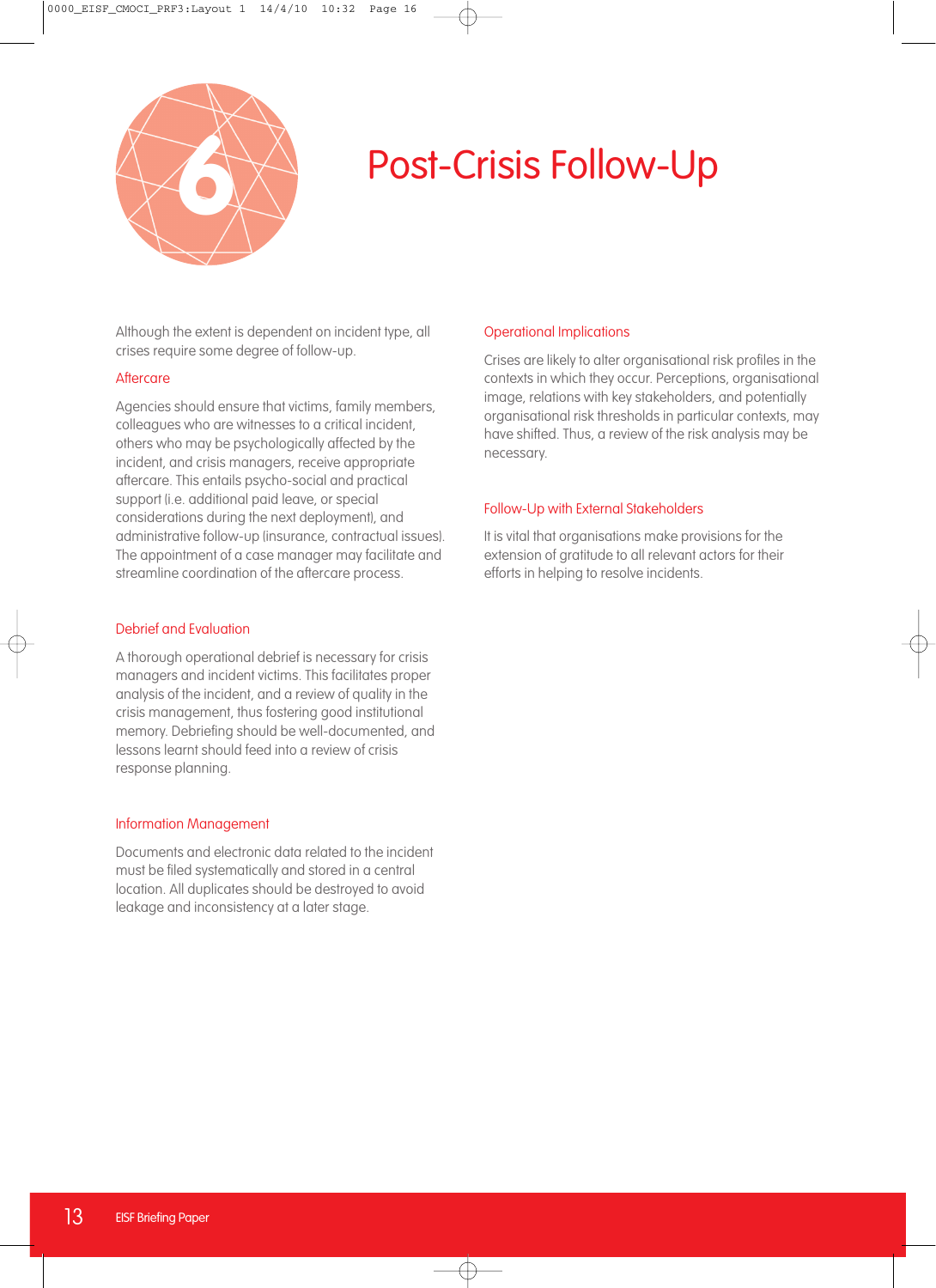

## **Annex** Checklist

#### **General**

- ✔ Crisis response plan updated and distributed to relevant players
- ✔ CMT members, including shadows/replacements, identified
- **✓** CMT training/workshops conducted at regular intervals and roles and responsibilities of CMT members clearly delineated and well understood
- **► Mechanism in place to ensure presence at** headquarters of at least one CMT member of each discipline at all times
- $\vee$  24 hr access to office possible
- ✔ Office space and equipment (computers, printers, phones, video conference, etc.) available

#### **Protocols, Flowcharts, Formats**

- ✔ 24/7 On-Call protocol
- ✔ Decision-making flowchart
- ✔ Crisis response Protocol for Operations, Human Resources, Communications/Media
- ✔ Specific protocols for:
	- Medical Evacuation (medevac)
	- Repatriation of Deceased
	- Abduction Management
	- Sexual Gender-Based Violence incidents
	- Traumatic events
- ✔ Logbook format
- ✔ Incident report format

#### **Human Resources Management**

#### Personnel file

- ✔ Contact details of next of kin and emergency contact persons
- **✔** Contracts and insurance policies
- ✔ Health Information Form (including blood type, chronic illnesses, allergies, medications, etc.)
- ✔ Proof of Life (abduction-specific)
- ✔ Access to passwords for online social networking sites

#### **Other**

- $\checkmark$  Staff available to act as family contact person
- ✔ Psycho-social capacity available at short notice
- $\checkmark$  Specific briefings for staff deployed to high risk countries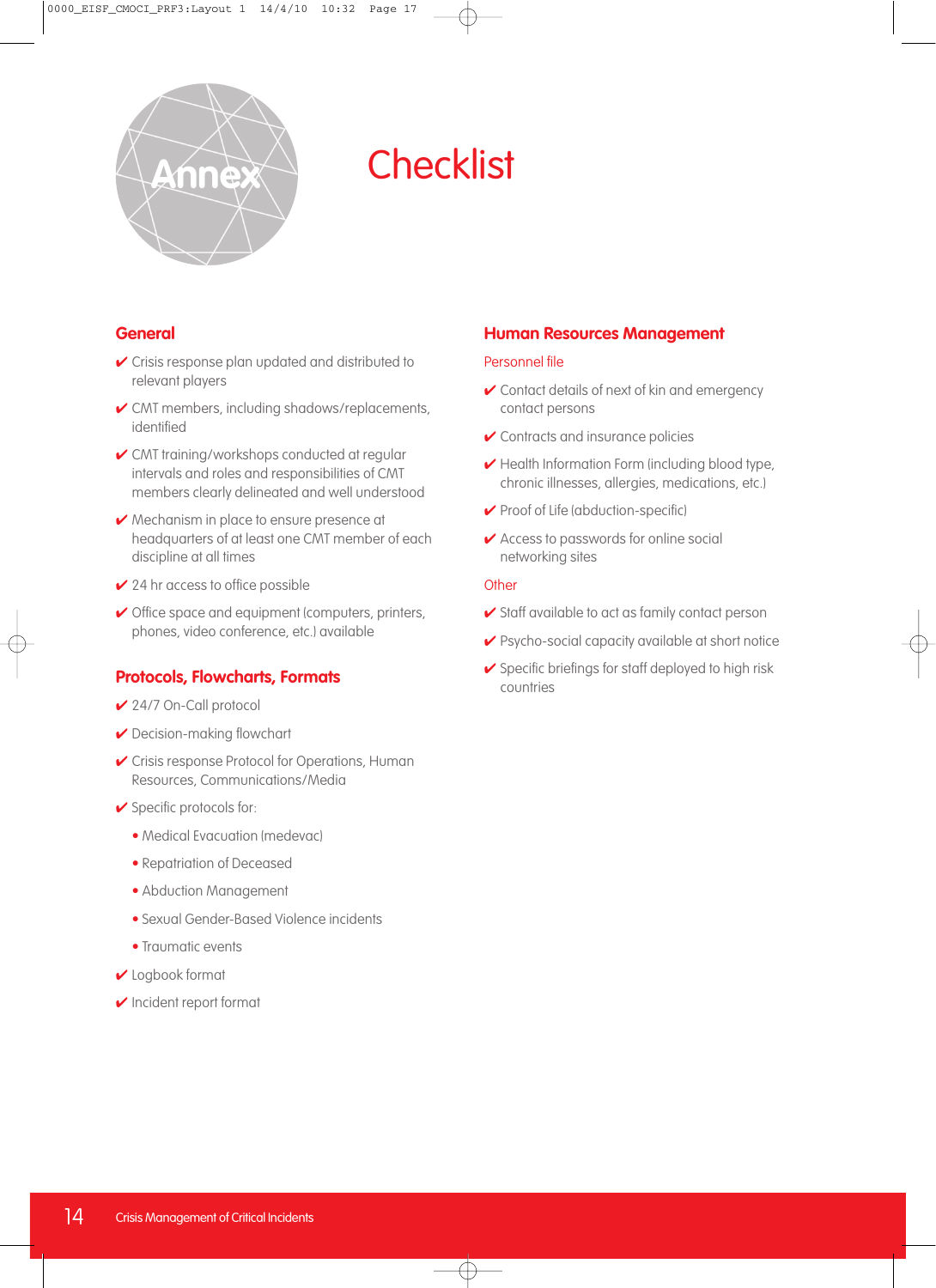### Decision-making flowchart

Flowcharts must be tailored to an organisation's management structure. The model below is therefore simplified, reflecting only major steps in the initial decision-making process.

**1. Field reports critical incident to HQ** (describe reporting chain in the field)

**2. HQ** (describe who receives incident report, whom the recipient must inform, and who decides whether incident constitutes a crisis)

**3. Decision on whether to activate the Crisis Management mechanism**

#### **YES NO**

**Activate:**

- **• CMT**
- **• IMT**
- **• Relevant protocol**
- **• Logbook**

**Regular line management retains responsibility for incident management. Activate:**

**• Relevant protocol**

**Consider activating (incident-dependent):**

- **• IMT**
- **• Additional CI management support**
- **• Logbook**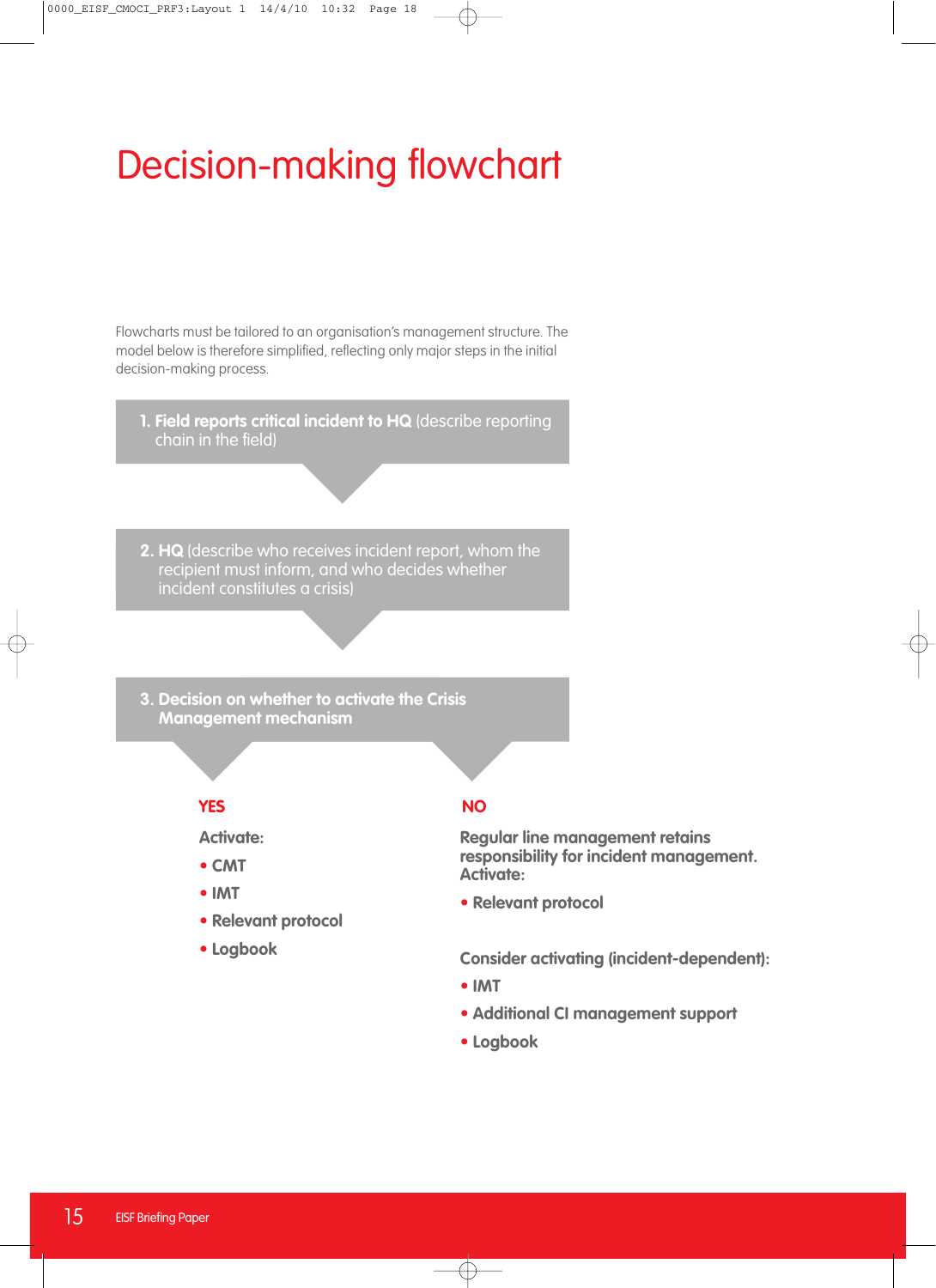### SAMPLE FORMAT 1st Critical Incident Report

| <b>REPORTED BY</b>                  |   |                |                |
|-------------------------------------|---|----------------|----------------|
| <b>COUNTRY</b>                      |   |                |                |
| <b>PROJECT</b>                      |   |                |                |
| <b>DATE</b>                         |   |                |                |
| <b>EXACT LOCATION OF INCIDENT</b>   |   |                |                |
| <b>TIME OF INCIDENT</b>             |   |                |                |
| <b>CURRENT LOCATION OF VICTIMS</b>  |   |                |                |
| <b>IDENTITY OF DECEASED STAFF</b>   |   | $\overline{2}$ | $\overline{3}$ |
| <b>NAME</b>                         |   |                |                |
| <b>NATIONALITY</b>                  |   |                |                |
| <b>IDENTITY OF WOUNDED STAFF</b>    |   | $\overline{2}$ | 3              |
| <b>NAME</b>                         |   |                |                |
| <b>NATIONALITY</b>                  |   |                |                |
| <b>MEDICAL CONDITION OF WOUNDED</b> | 1 | $\overline{2}$ | 3              |

#### **Incident Description**

Describe incident details, including who reported the incident, witnesses and perpetrators, current security situation if applicable. Stick to facts (what you know at this moment).

#### **Decisions Taken**

What action has been taken/is in process to prevent further harm to victims and other staff?

#### **Actions Proposed**

Which steps need to be taken to prevent further harm to victims and other staff (medevac, evac, etc.)?

#### **Contact Details**

List contact details (phone numbers, email addresses, locations) of key players (Country Rep, Field Coordinator, etc.)

### **List of other staff in project location**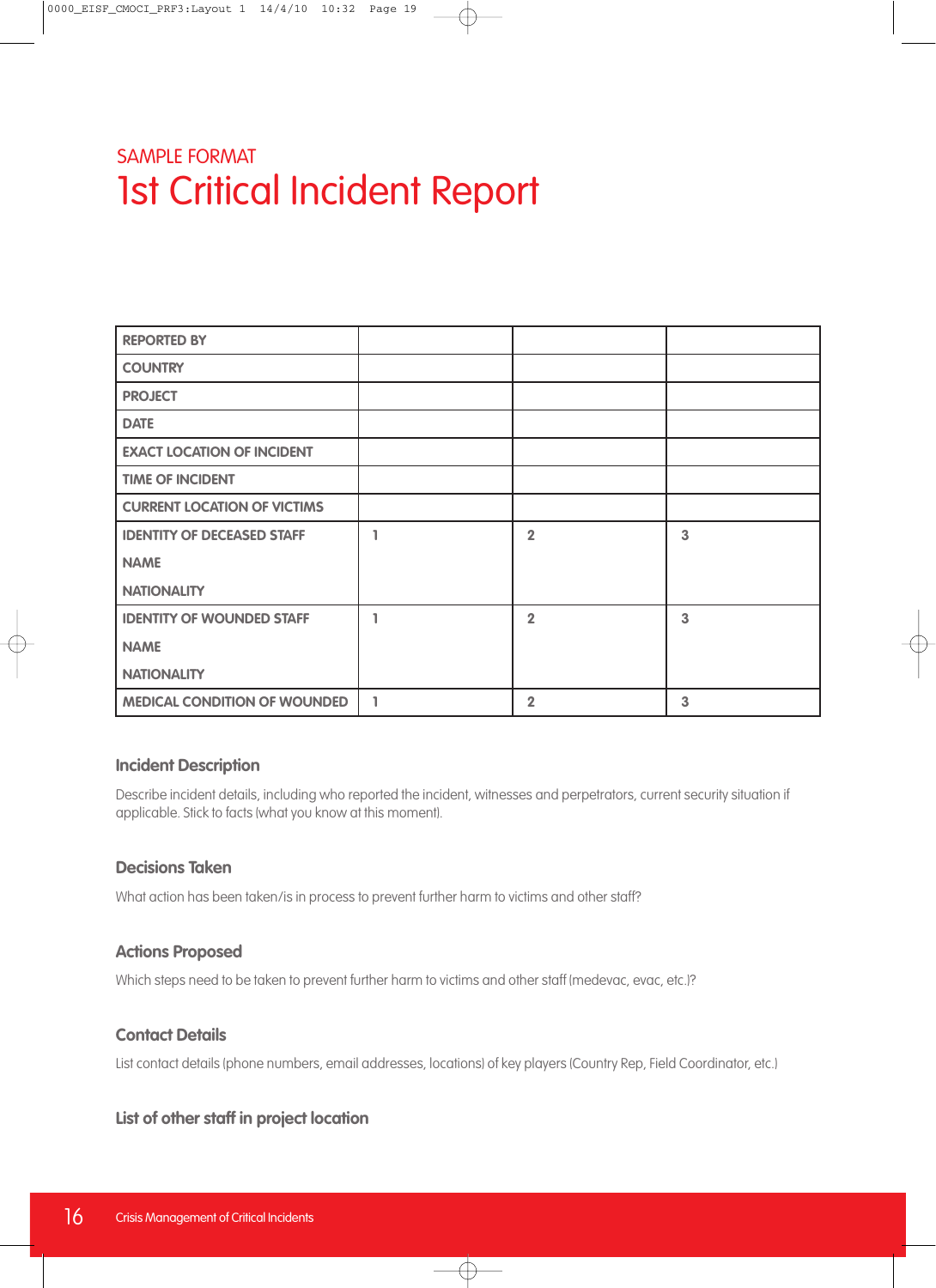### SAMPLE FORMAT Logbook

| <b>NO</b> | <b>DATE</b> | <b>TIME</b> | <b>EVENT</b><br>(Meeting, Phone, etc.) | <b>PARTICIPANTS</b> | <b>CONTENT</b> | <b>DECISIONS</b> |
|-----------|-------------|-------------|----------------------------------------|---------------------|----------------|------------------|
|           |             |             |                                        |                     |                |                  |